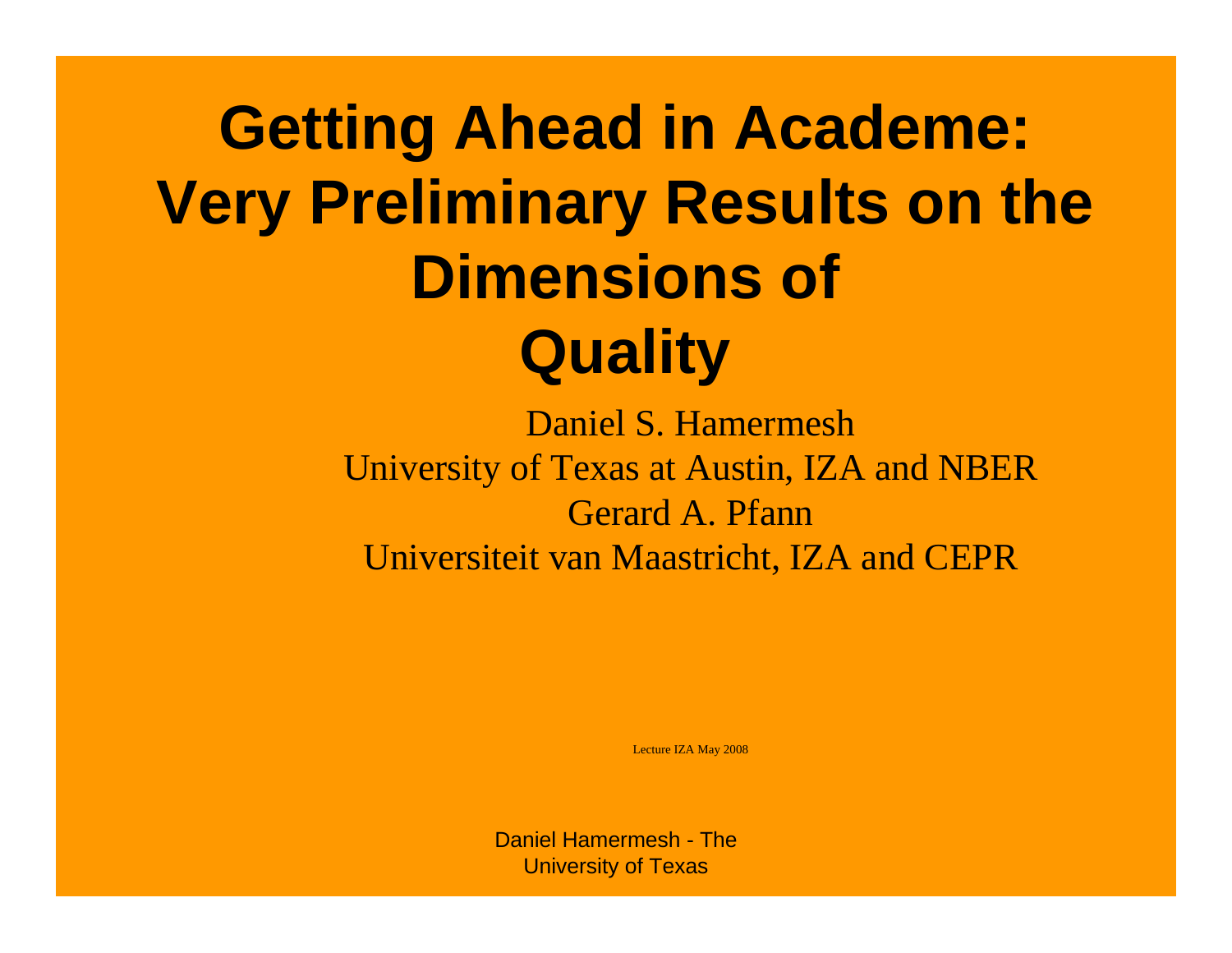# **I. Background**

- Past research shows books, numbers of publications not very important
- Quality, measured by recognition, is what matters
- Main outcomes have been salary, status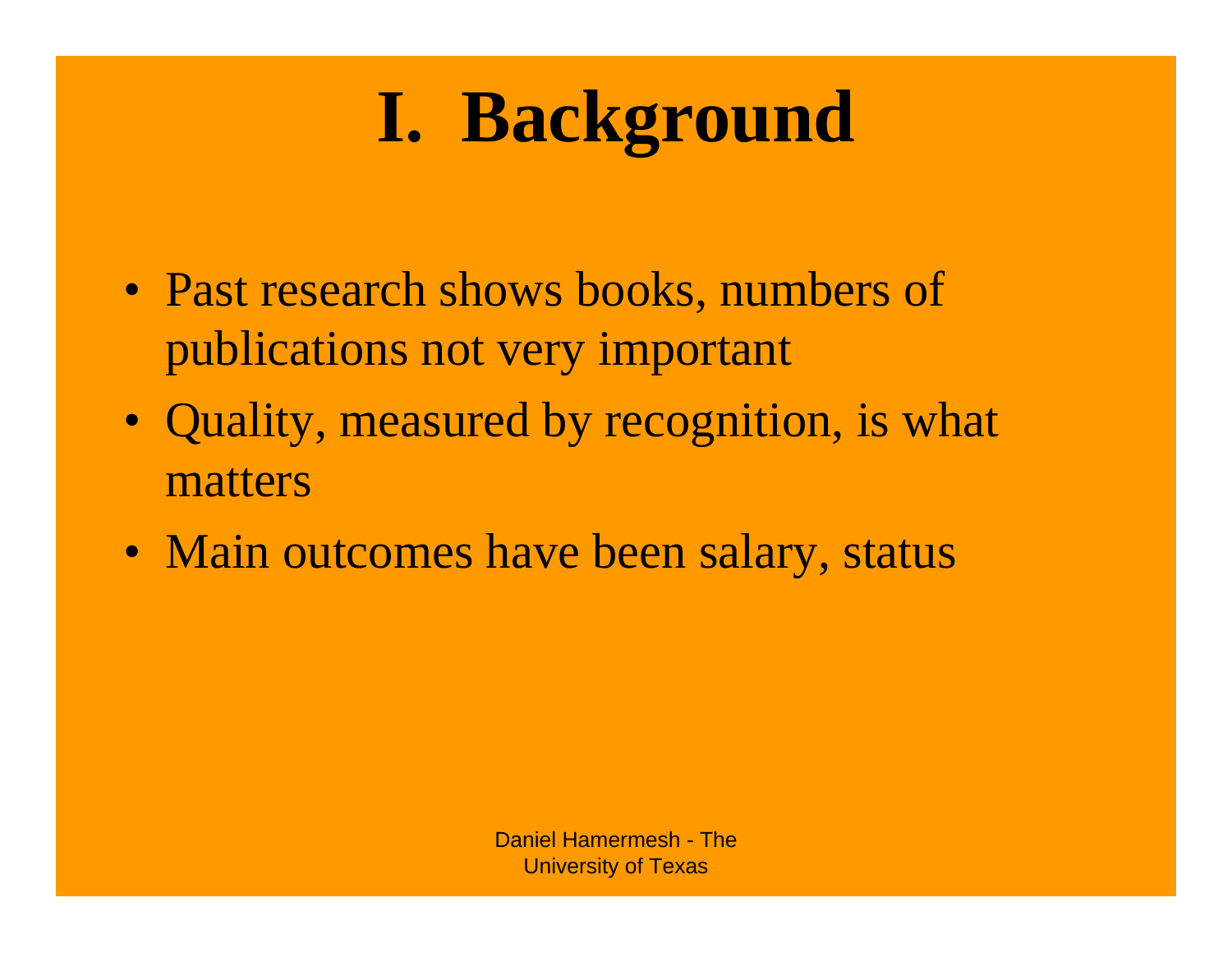### **II. The Question**

- Define quality as impressions made
- Psychology experiments on memory—suggestive, but not on point
- Does concentration of impressions matter—singles vs. a home run (for same RBIs)?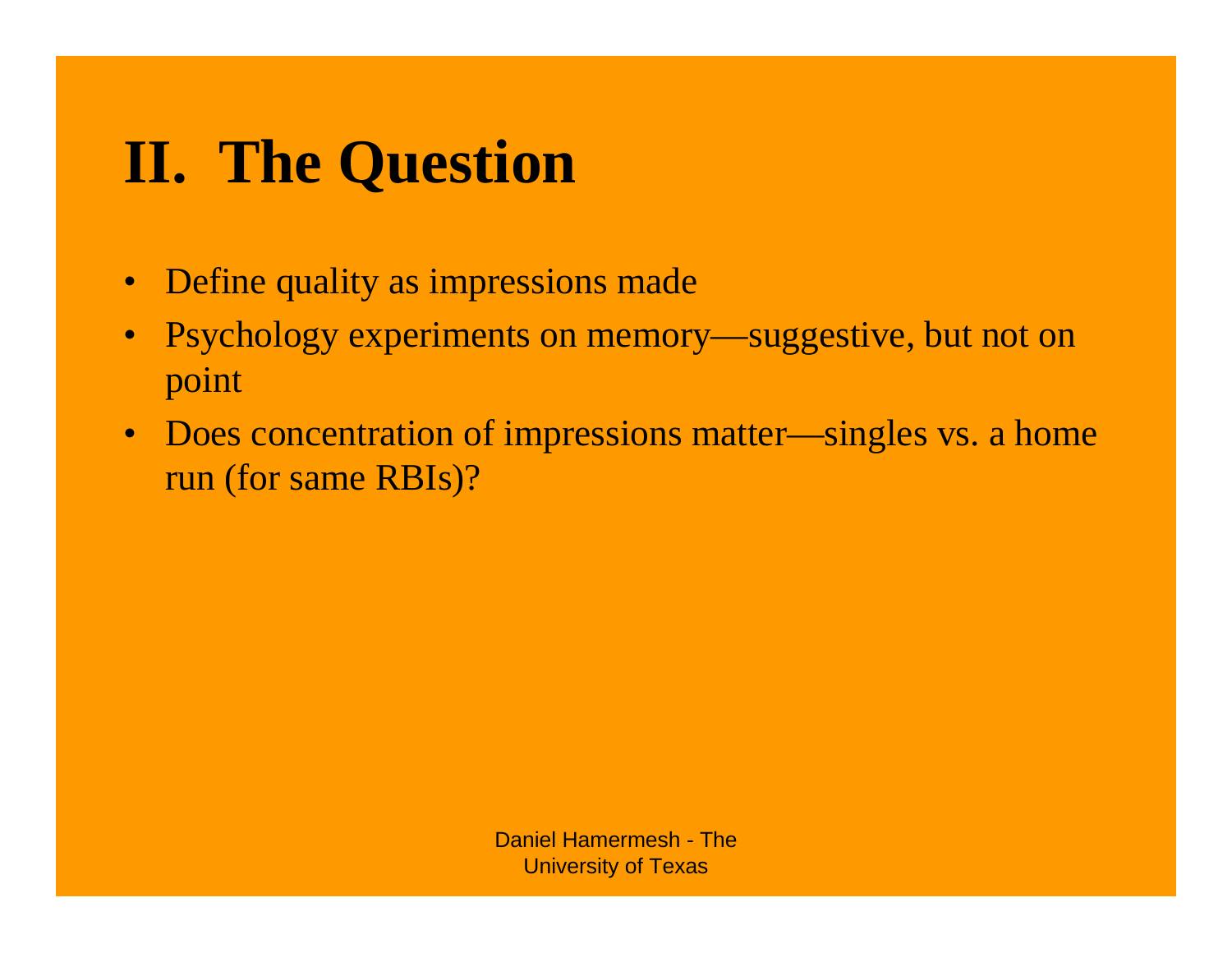### **III. Theoretical Alternatives**

- One-sided matching—quality of dept is given, it chooses "players" along quality dimensions. What are returns to quality dimensions in this hiring—what are depts' preferences?
- Two-sided matching—dept preferences and personal quality interact to generate outcomes. What are reduced-form returns to quality dimensions? Can one identify structure on each side of the market?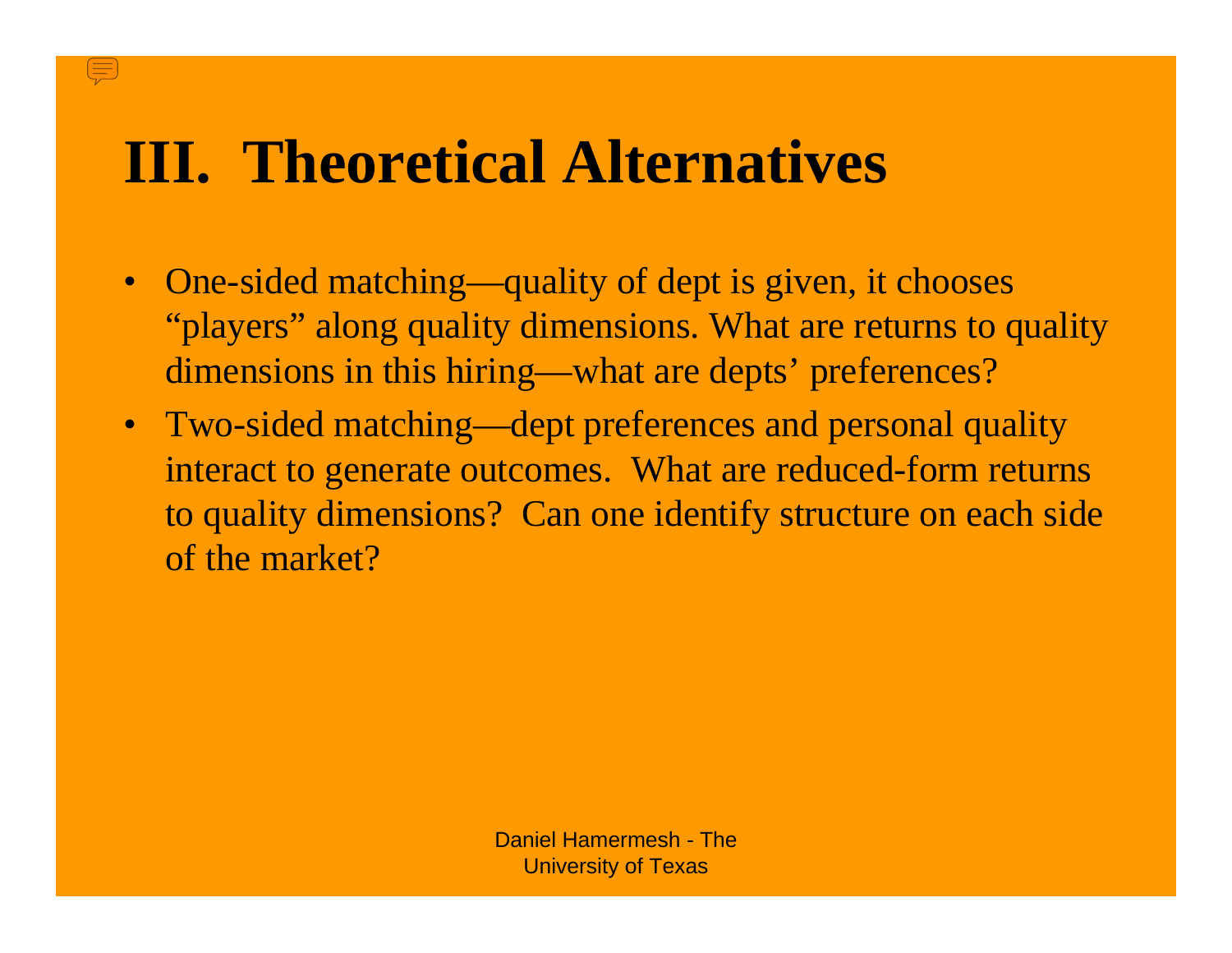### **IV. The Data**

- Sample: All fulls in "Stengos-ranked" U.S. depts, observed 2007-08. 1339 faculty in 86 depts
- Count number of cites to articles, cites to each of person's five most-cited articles as quality, number of articles as quantity
- Measure outcomes as:
	- 1) Stengos-ranking of dept—clearly two-sided. Endogeneity problems
	- 2) "Honored"—Nobel, Clark, AEA Pres or Distinguished Fellow one-sided
	- 3) Moved—one sided.
	- 4) NRC ranking of dept in 1993—one-sided if concentrate on those not present in 1992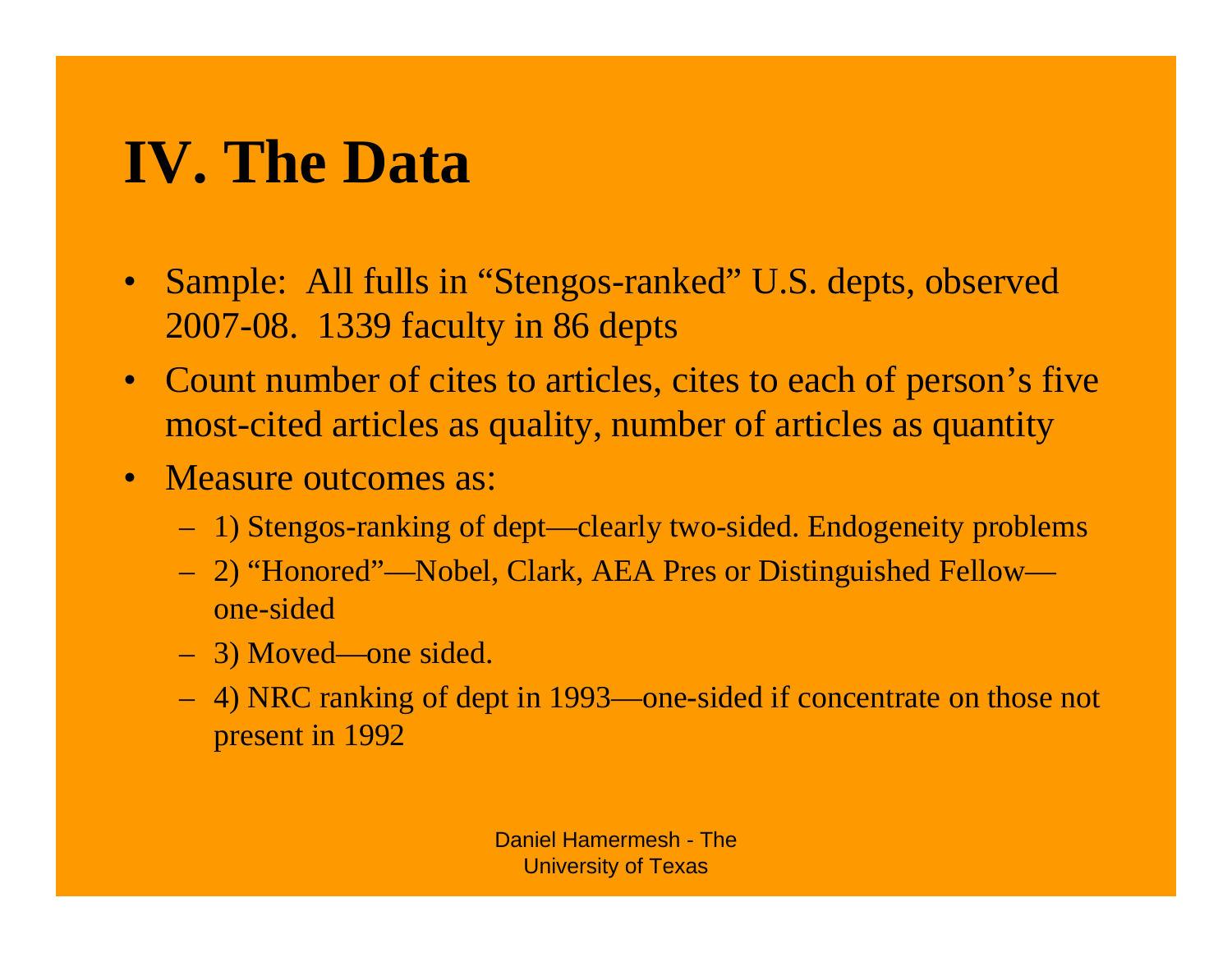### Simple characteristics of the sample—86 schools in U.S.

### Tiny fraction honored, larger depts have higher rankings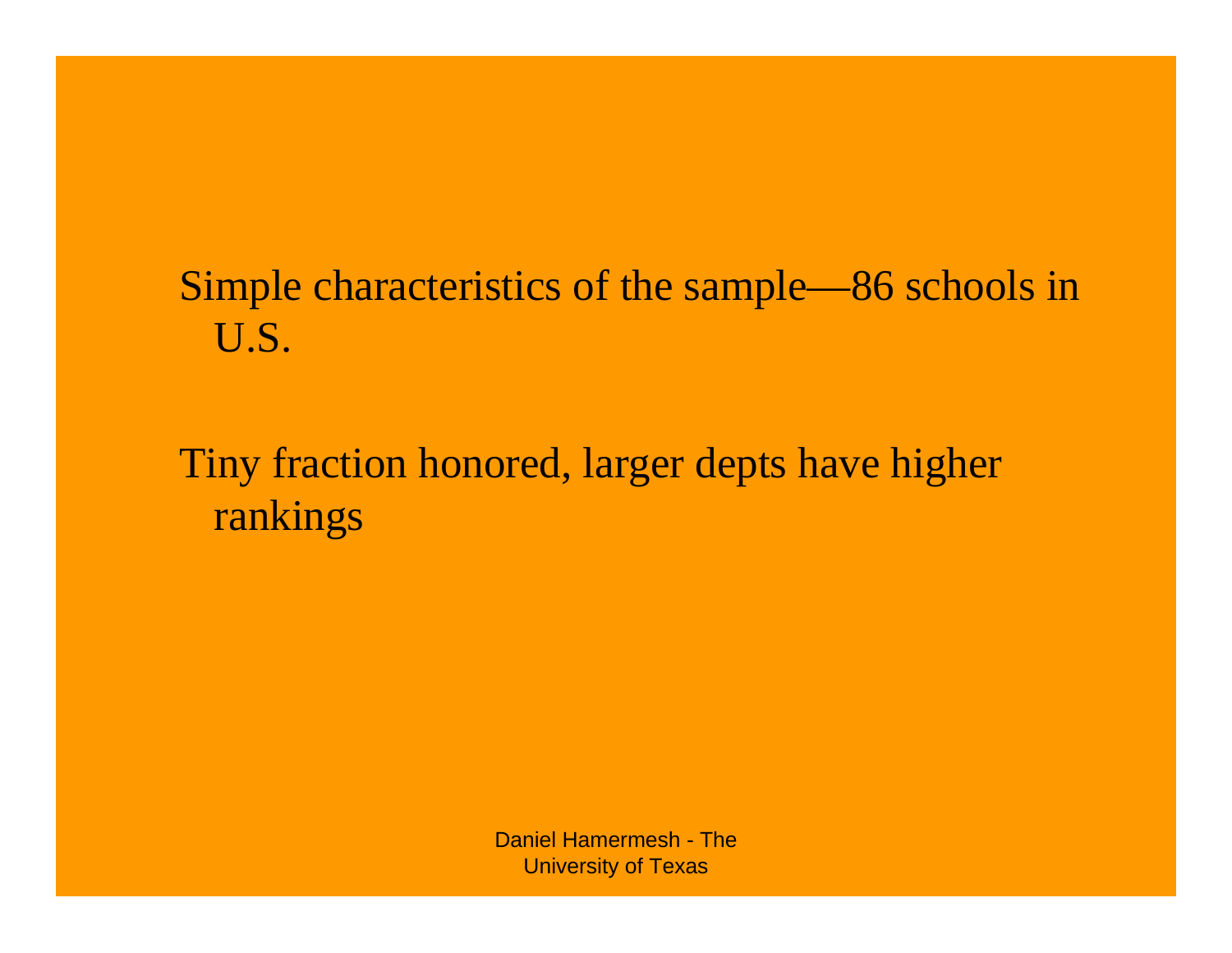#### **Table 1. Means and Their Standard Deviationss, Outcome Measures, Full Professors in Top-Rated Departments, 2007-08, N=1339**

#### **Outcome**

| Stengos-Ranking                    | 61.16<br>(55.6) |
|------------------------------------|-----------------|
| NRC93Quality                       | 3.25<br>(1.02)  |
| Moved 93-08<br>$(N=919$ eligibles) | 0.210           |
| Honored                            | 0.033           |
| Honored (w/o Clark)                | 0.027           |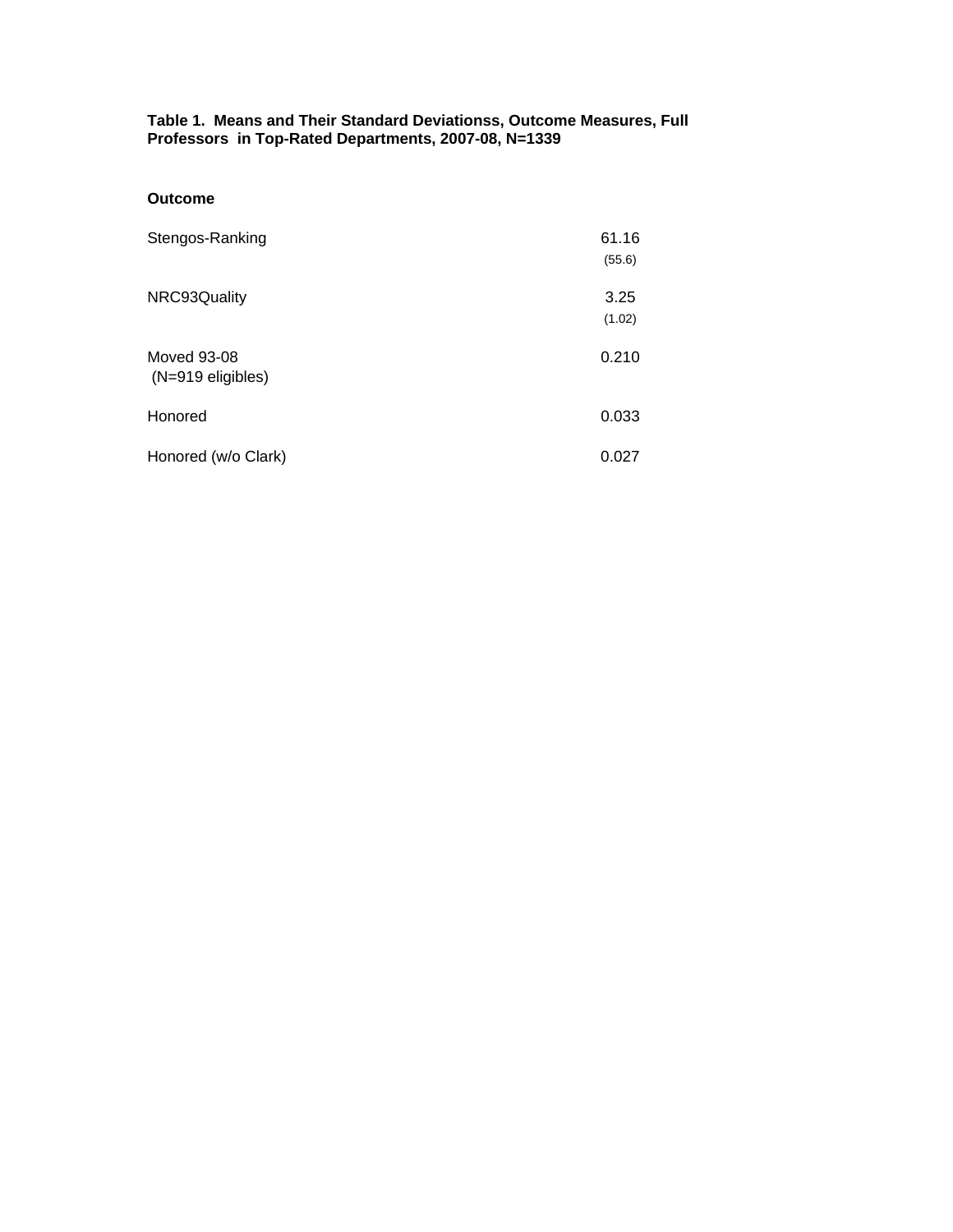Tremendous skewness of all citation measures

Even at top, most-cited persons not identical to authors of most-cited articles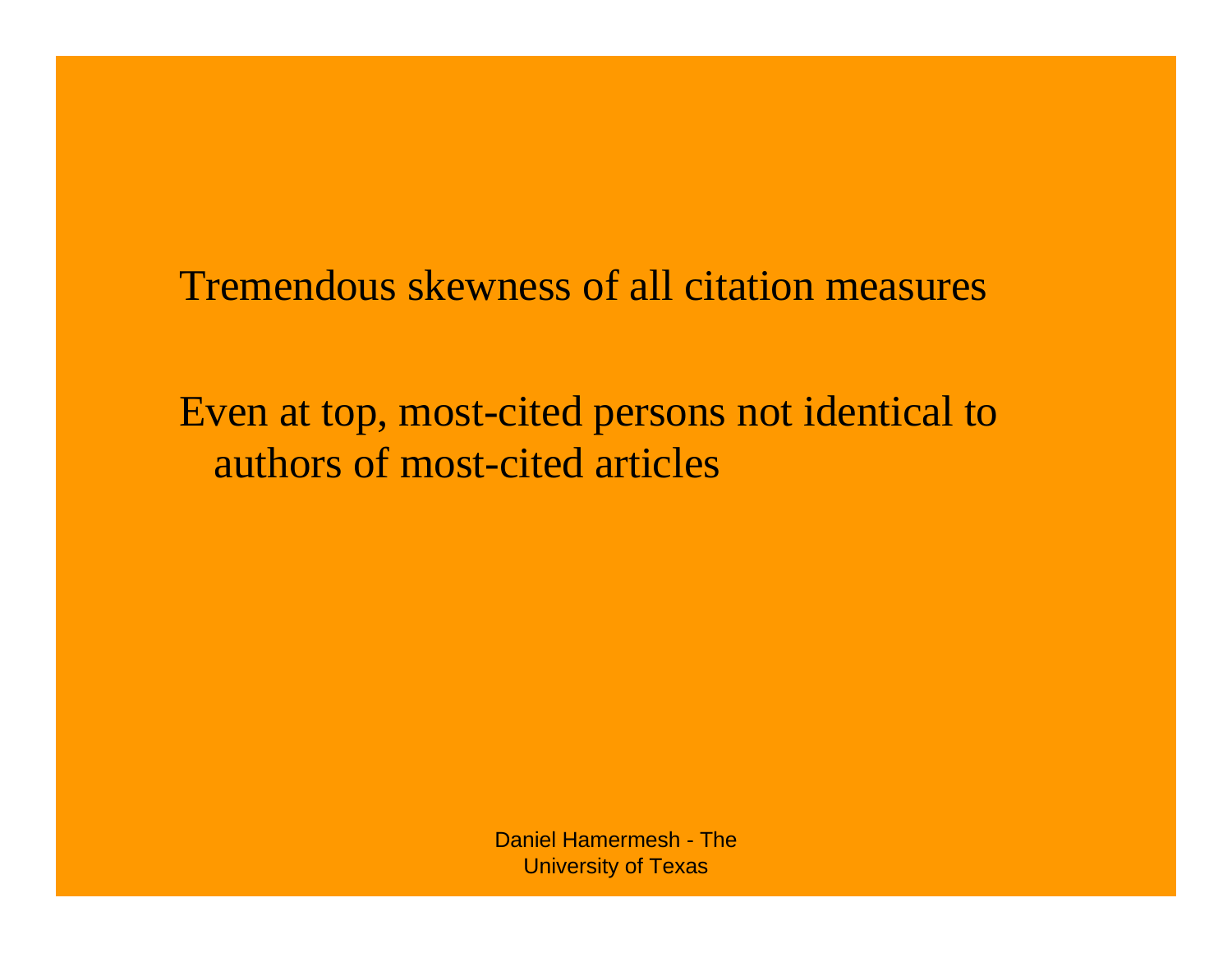#### **Table 2. Descriptive Statistics, Personal Measures, Full Professors in Top-Rated Departments, 2007-08, N=1339**

|                           |             |                  |                |                  | <b>Percentile</b> |     |      |                |
|---------------------------|-------------|------------------|----------------|------------------|-------------------|-----|------|----------------|
| Citations:                | <b>Mean</b> | <b>Minimum</b>   | $\sqrt{5}$     | 25               | 50                | 75  | 95   | <b>Maximum</b> |
| Total                     | 713         | $\pmb{0}$        | 31             | 137              | 320               | 738 | 2614 | 14232          |
| 1st Paper                 | 155         | $\mathbf 0$      | 10             | 33               | 74                | 160 | 515  | 4580           |
| 2nd Paper                 | 86          | $\pmb{0}$        | 6              | 22               | 45                | 97  | 271  | 2212           |
| 3rd Paper                 | 61          | $\pmb{0}$        | $\overline{4}$ | 15               | 33                | 69  | 195  | 1059           |
| 4th Paper                 | 48          | $\boldsymbol{0}$ | $\overline{2}$ | 12               | 26                | 55  | 156  | 879            |
| 5th Paper                 | 39          | $\pmb{0}$        | 1              | $\boldsymbol{9}$ | 21                | 44  | 132  | 717            |
| No. Entries               | 32.14       | 1                | $\overline{7}$ | 14               | 24                | 39  | 84   | 283            |
| Female                    | 0.06        |                  |                |                  |                   |     |      |                |
| No. of Full<br>Professors | 19.52       | 3                | $\overline{7}$ | 13               | 17                | 24  | 39   | 39             |

#### **Input**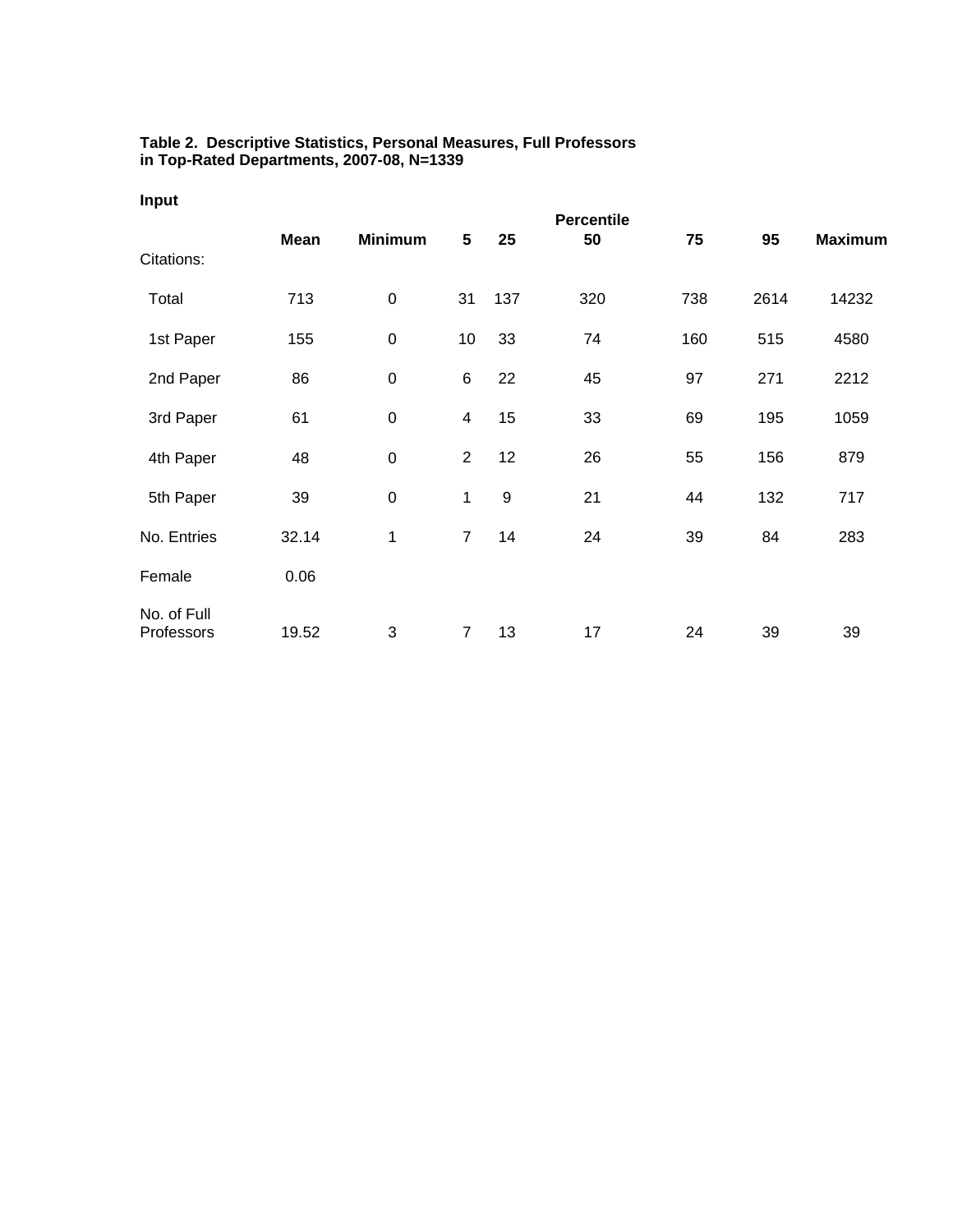#### **Table 3. Top 20 Cited Authors, Top 20 1st Most Cited Papers**

|                       | Total        |                      | <b>1st Most Cited</b> |
|-----------------------|--------------|----------------------|-----------------------|
| <b>AUTHOR</b>         | <b>Cites</b> | <b>AUTHOR</b>        | Paper                 |
|                       |              |                      |                       |
| Stiglitz, Joseph E.   | 14232        | White, Halbert L.    | 4580                  |
| Engle, Robert F.      | 12301        | Engle, Robert F.     | 3592                  |
| Shleifer, Andrei      | 11038        | Granger, Clive W.J.  | 3592                  |
| Becker, Gary S.       | 11010        | Heckman, James J.    | 3201                  |
| Phillips, Peter C.B.  | 10805        | Hausman, Jerry A.    | 2073                  |
| Heckman, James J.     | 10522        | Newey, Whitney K.    | 1781                  |
| Barro, Robert J.      | 9941         | West, Kenneth D.     | 1781                  |
| Lucas, Robert E.      | 9630         | Akerlof, George A.   | 1746                  |
| Granger, Clive W.J.   | 8966         | Hansen, Lars Peter   | 1738                  |
| White, Halbert L.     | 7834         | Lucas, Robert E.     | 1681                  |
| Ross, Stephen         | 7082         | Becker, Gary S.      | 1570                  |
| Milgrom, Paul R.      | 6945         | Bollerslev, Tim      | 1568                  |
| Hausman, Jerry A.     | 6790         | Phillips, Peter C.B. | 1364                  |
| Williamson, Oliver E. | 5963         | Perron, Pierre       | 1364                  |
| Hansen, Lars Peter    | 5279         | Sims, Christopher A. | 1334                  |
| Feldstein, Martin     | 5252         | Nelson, Charles R.   | 1197                  |
| Prescott, Edward C.   | 5166         | Barro, Robert J.     | 1154                  |
| Hart, Oliver          | 5115         | Stiglitz, Joseph E.  | 1147                  |
| Bollerslev, Tim       | 5021         | Dixit, Avinash K.    | 1094                  |
| Stock, James H.       | 4973         | Holmstrom, Bengt R.  | 1063                  |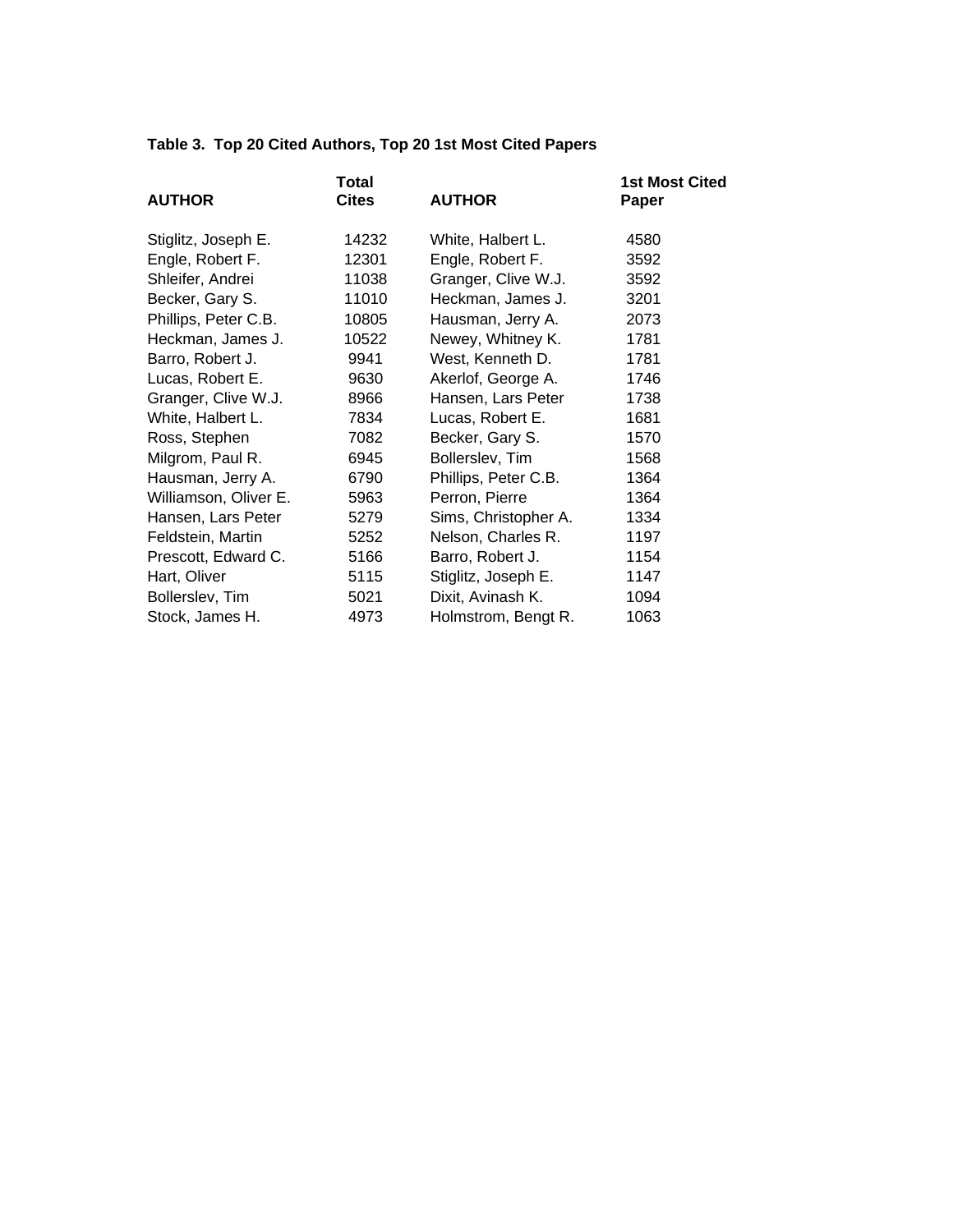Stengos-ranking of dept—clearly two-sided. Endogeneity problems

- 2) "Honored"—Nobel, Clark, AEA Pres or Distinguished Fellow—one-sided
- 3) Moved—one sided.
- 4) NRC ranking of dept in 1993—one-sided if concentrate on those not present in 1992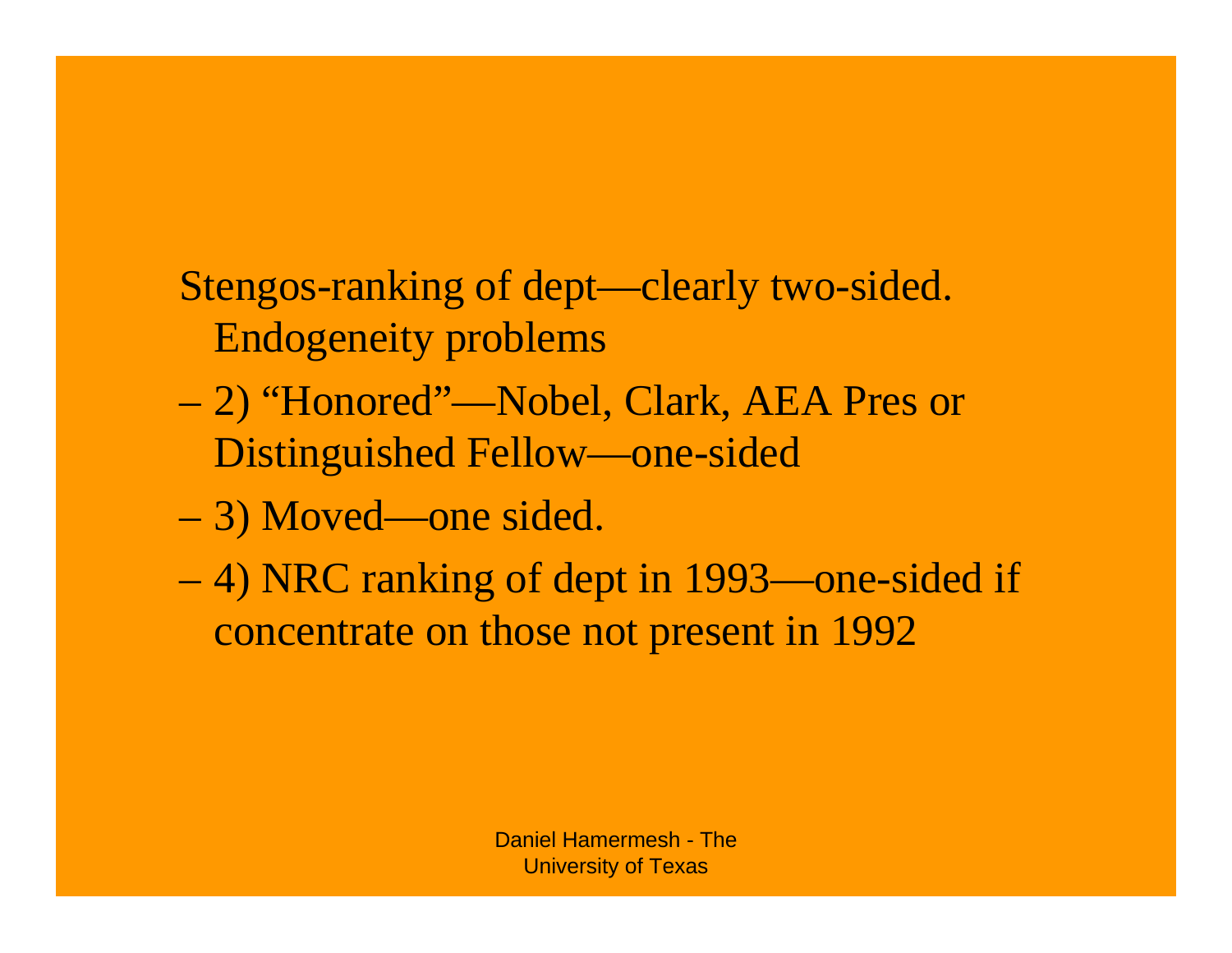### **Table 4—Stengos-Ranking**

- Skewness matters—ranks better than linear or quadratic—Tournaments??
- Clearly, concentration helps
- No effect of quantity
- Total matters more at top quartile
- No alphabetical or female effect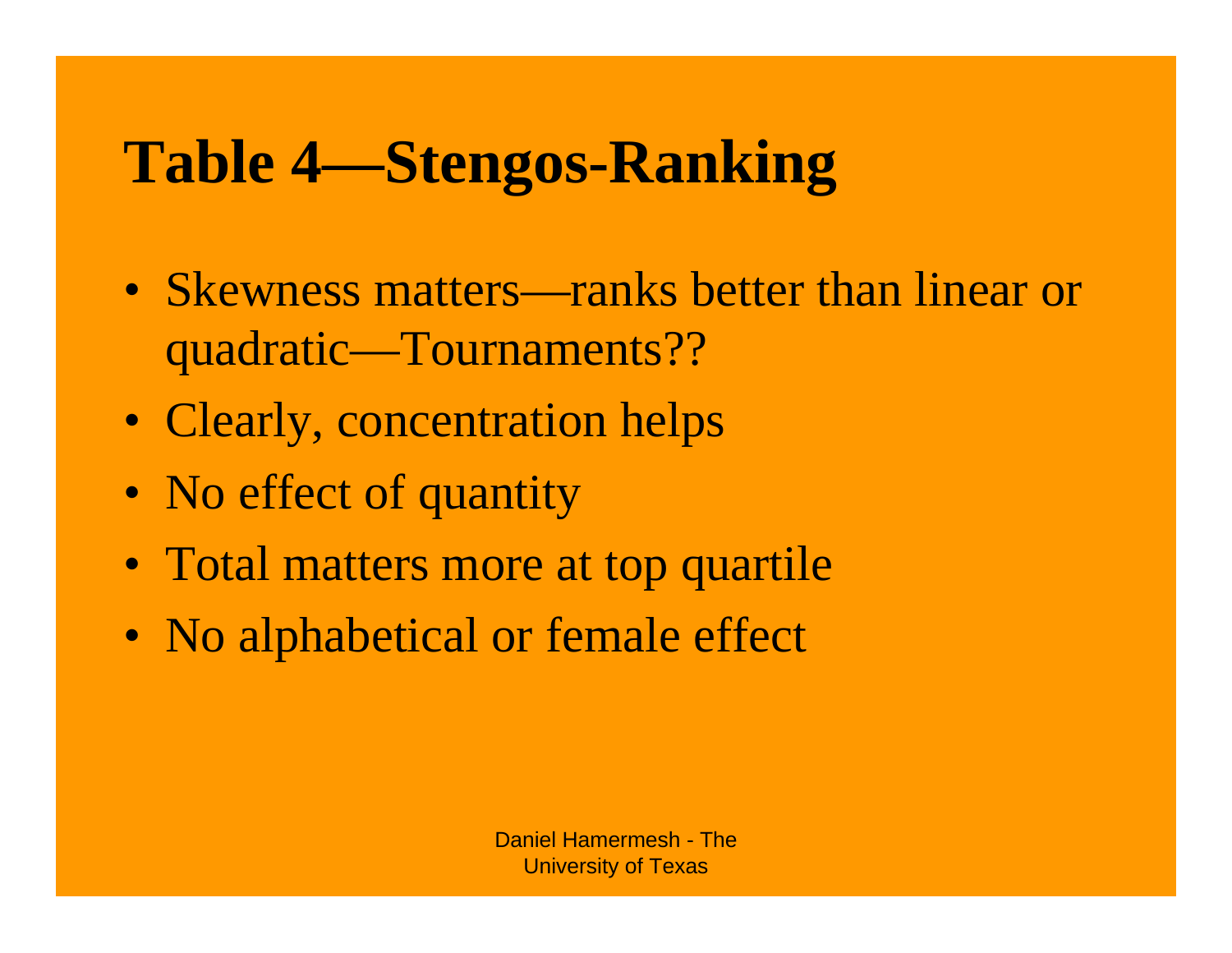| Table 4. Effects of Total Citations and Most-Cited Paper on |  |
|-------------------------------------------------------------|--|
| Departmental Rankings, N = 1114                             |  |

|                                                                | 1                   | $\overline{2}$      | 3                   | $\overline{\mathbf{4}}$ | <b>Top</b><br>5       | Quartile<br><b>Median</b><br>6 | <b>Bottom</b><br>$\overline{7}$ |
|----------------------------------------------------------------|---------------------|---------------------|---------------------|-------------------------|-----------------------|--------------------------------|---------------------------------|
| <b>Personal Measure</b>                                        |                     |                     |                     |                         |                       |                                |                                 |
|                                                                |                     |                     |                     |                         |                       |                                |                                 |
| Total Citations/100                                            | $-0.423$<br>(0.269) | $-1.175$<br>(0.532) |                     |                         |                       |                                |                                 |
| Total Citations <sup>2</sup> /100                              |                     | 0.0093<br>(0.0036)  |                     |                         |                       |                                |                                 |
| <b>Citations to Most-</b><br>Cited Paper/100                   | $-1.202$<br>(0.845) | $-2.925$<br>(1.119) |                     |                         |                       |                                |                                 |
| <b>Citations to Most-</b><br>Cited Paper <sup>2</sup> /100     |                     | 0.0629<br>(0.0236)  |                     |                         |                       |                                |                                 |
| <b>Total Citations Rank</b>                                    |                     |                     | 0.0143<br>(0.0101)  | $-0.0066$<br>(0.0163)   | 0.0135<br>(0.0060)    | 0.0080<br>(0.0097)             | 0.0198<br>(0.0136)              |
| <b>Citations to Most-</b><br><b>Cited Paper Rank</b>           |                     |                     | 0.0293<br>(0.0126)  | 0.0206<br>(0.0099)      | 0.0058<br>(0.0051)    | 0.0279<br>(0.0089)             | 0.0428<br>(0.0128)              |
| <b>Citations to Second-</b><br><b>Most Cited Paper</b><br>Rank |                     |                     |                     | 0.0294<br>(0.0155)      |                       |                                |                                 |
| No. of Entries                                                 | $-0.012$<br>(0.065) | 0.016<br>(0.070)    | 0.0199<br>(0.0487)  | $-0.0043$<br>(0.0458)   | $-0.0165$<br>(0.0350) | $-0.0165$<br>(0.0056)          | 0.0192<br>(0.0761)              |
| Year of 1st Paper                                              | $-0.471$<br>(0.147) | $-0.550$<br>(0.144) | $-0.607$<br>(0.148) | $-0.598$<br>(0.147)     | $-0.374$<br>(0.096)   | $-0.5449$<br>(0.1470)          | $-0.9298$<br>(0.1939)           |
| No. of Full Professors                                         | $-2.771$<br>(0.500) | $-2.57$<br>(0.511)  | $-2.485$<br>0.478   | $-2.461$<br>(0.480)     | $-1.431$<br>(0.085)   | $-2.083$<br>(0.168)            | $-2.524$<br>(0.261)             |
| $R^2$                                                          | 0.304               | 0.325               | 0.364               | 0.369                   | 0.156                 | 0.233                          | 0.272                           |

\*Standard errors in parentheses. The sample is restricted to individuals in departments

with 10 or more full professors. Robust standard errors in Columns (1)-(4).

Also included in the regressions are: Rank in the alphabet and an indicator for female.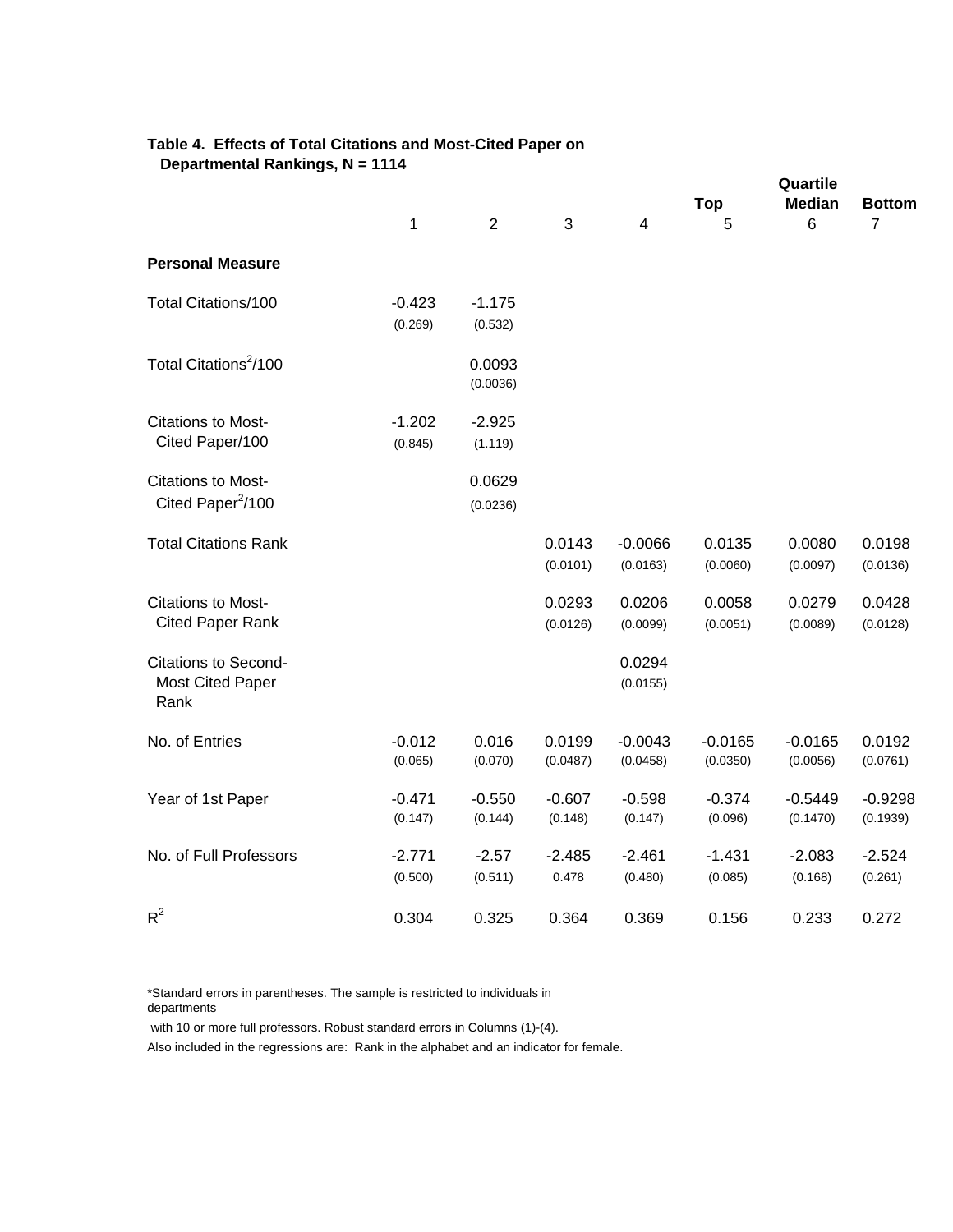### **Table 5--Honors**

- Total citations matter most. Some effect of most-cited
- No effect of quantity
- Clean measure w/o Clark is only the old—but results are the same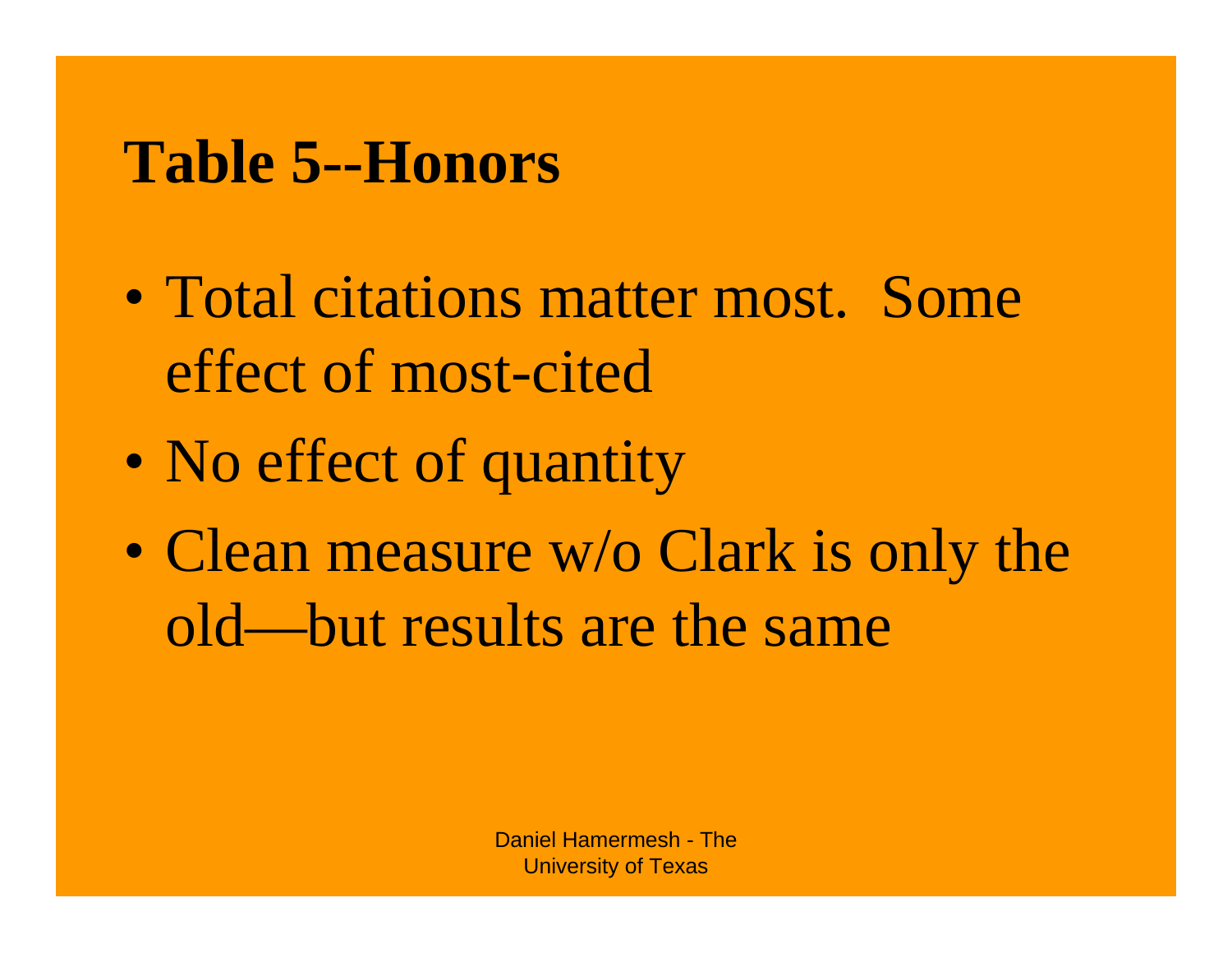#### **Table 5. Effects of Total Citations and Most-Cited Paper on Honors, Probit Derivatives, N=1258**

|                                     | 1                | 2<br>All<br><b>Honors</b> | 3                  | 4                   | 5<br><b>Without</b><br><b>Clark</b> | 6                    |
|-------------------------------------|------------------|---------------------------|--------------------|---------------------|-------------------------------------|----------------------|
| <b>Personal Measure</b>             |                  |                           |                    |                     |                                     |                      |
| Total Citations/1000                | 0.253            | 0.516                     |                    | 0.291               | 0.616                               |                      |
|                                     | (0.076)          | (0.170)                   |                    | (0.095)             | (0.237)                             |                      |
| (Total Citations/1000) <sup>2</sup> |                  | $-0.031$                  |                    |                     | $-0.036$                            |                      |
|                                     |                  | (0.011)                   |                    |                     | (0.014)                             |                      |
| <b>Citations to Most-</b>           | 0.287            | 0.782                     |                    | 0.387               | 1.125                               |                      |
| Cited Paper/1000                    | (0.271)          | (0.661)                   |                    | (0.323)             | (0.906)                             |                      |
| (Citations to Most-                 |                  | $-0.162$                  |                    |                     | $-0.207$                            |                      |
| Cited Paper/1000) $^2$              |                  | (0.146)                   |                    |                     | (0.191)                             |                      |
| <b>Total Citations</b>              |                  |                           | $-0.0020$          |                     |                                     | $-0.0025$            |
| Rank                                |                  |                           | (0.00097)          |                     |                                     | (0.0015)             |
| <b>Citations to Most-</b>           |                  |                           | $-0.00106$         |                     |                                     | $-0.0026$            |
| <b>Cited Paper</b><br>Rank          |                  |                           | (0.00077)          |                     |                                     | (0.0012)             |
| No. of Entries/100                  | 0.122<br>(0.247) | 0.117<br>(0.264)          | 0.0010<br>(0.0013) | $-0.102$<br>(0.287) | $-0.075$<br>(0.316)                 | 0.00324<br>(0.00315) |
| Pseudo- $R^2$                       | 0.399            | 0.440                     | 0.433              | 0.592               | 0.634                               | 0.652                |

\*Standard errors in parentheses.

Also included in the regressions are: Rank in the alphabet, year of first published paper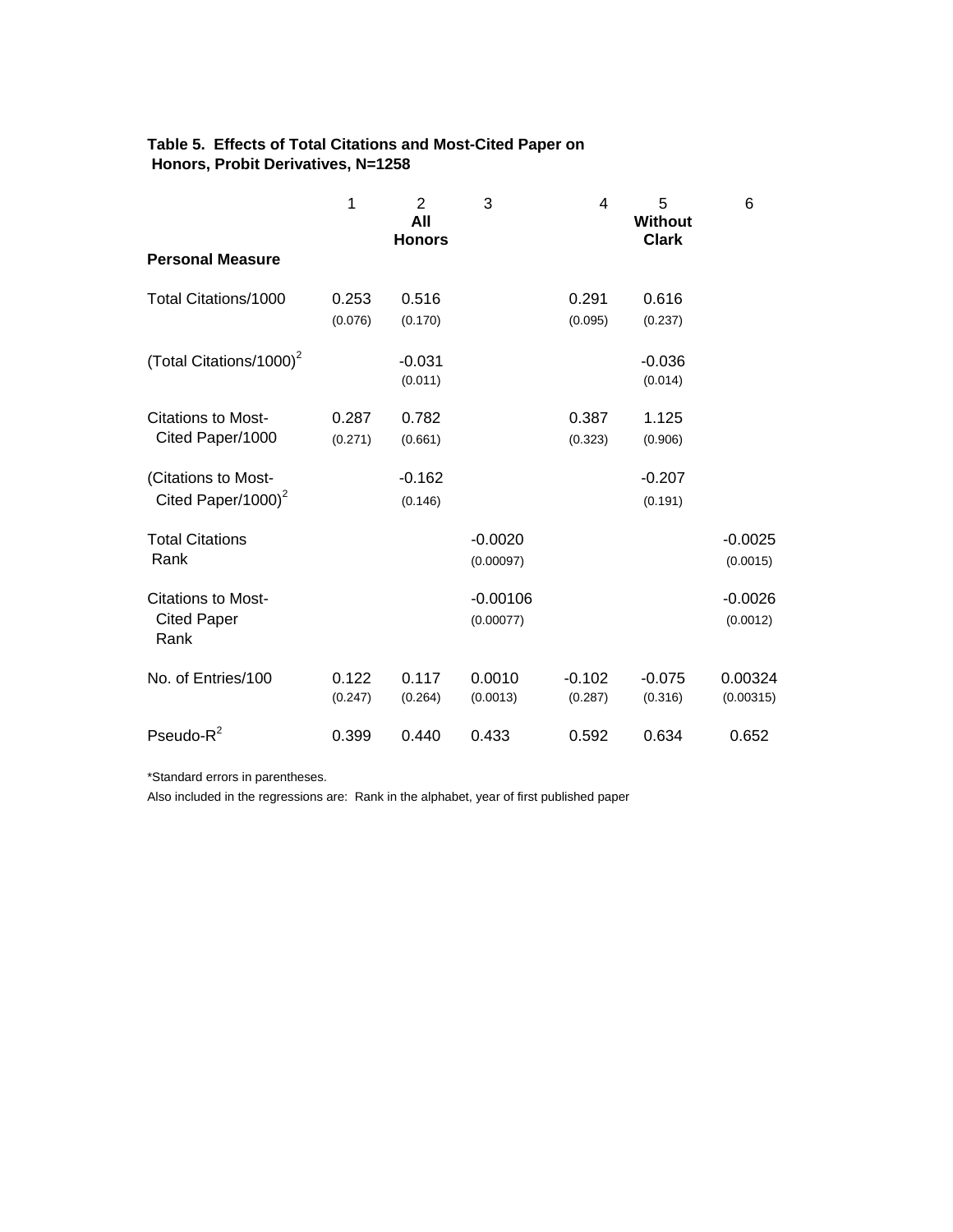### **Table 6 Moved?**

- Had to have first paper before 1986
- Quantity matters
- Most-cited effect is *negative*
- Ranking matters more than level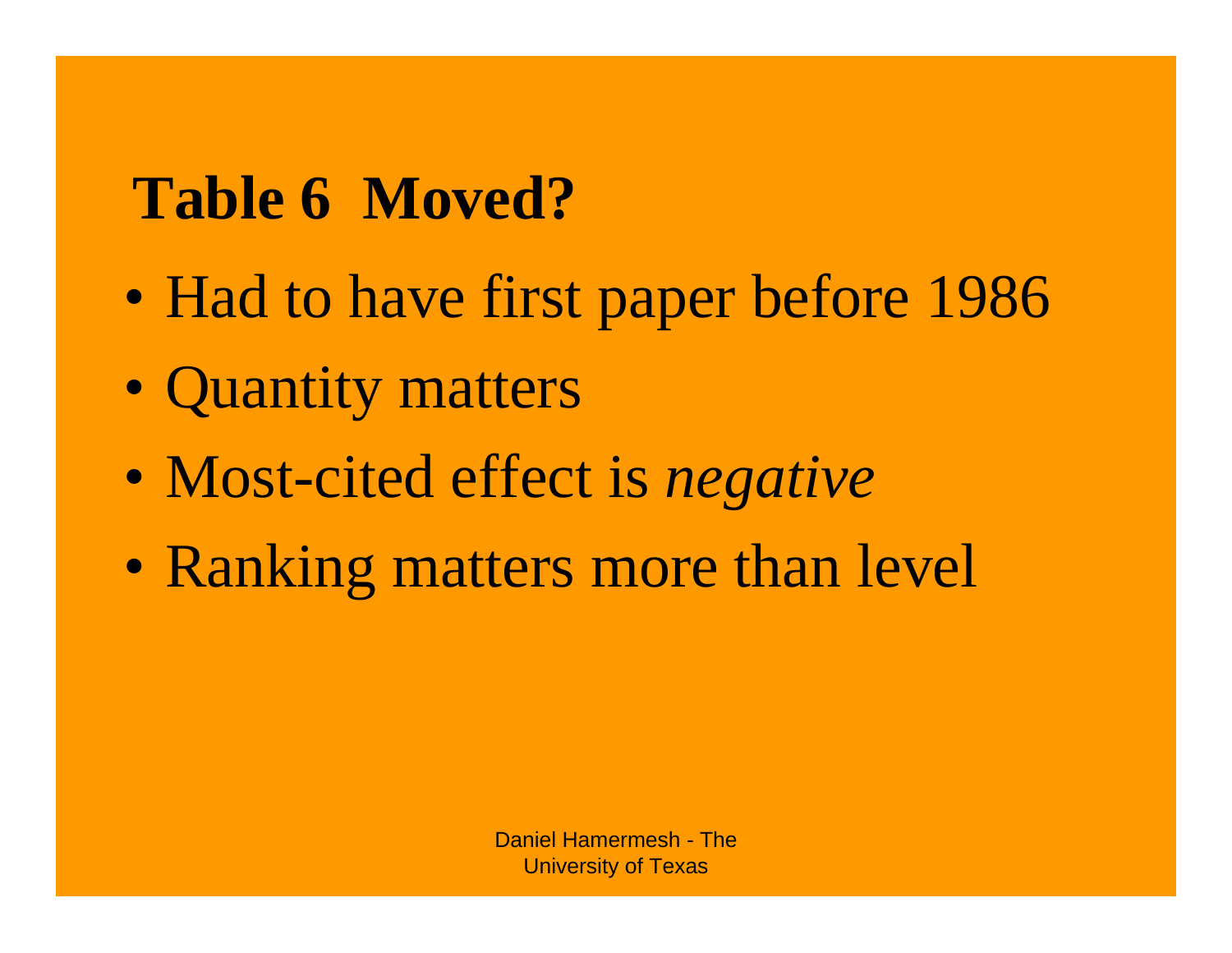#### **Table 6. Effects of Total Citations and Most-Cited Paper on Moving Between 1992 and 2007, Probit Derivatives, N=871 Eligibles**

|                                                 | 1                   | $\overline{2}$        | 3                     |
|-------------------------------------------------|---------------------|-----------------------|-----------------------|
| <b>Personal Measure</b>                         |                     |                       |                       |
| Total Citations/1000                            | 0.051<br>(0.020)    | 0.109<br>(0.036)      |                       |
| (Total Citations/1000) <sup>2</sup>             |                     | $-0.0074$<br>(0.0026) |                       |
| Citations to Most-<br>Cited Paper/1000          | $-0.146$<br>(0.078) | 0.120<br>(0.199)      |                       |
| (Citations to Most-<br>Cited Paper/1000) $^{2}$ |                     | $-0.211$<br>(.115)    |                       |
| <b>Total Citations</b><br>Rank                  |                     |                       | $-0.00043$<br>(.0001) |
| <b>Citations to Most-</b><br>Cited Paper Rank   |                     |                       | .00016<br>(.00009)    |
| No. of Entries/100                              | 0.227<br>(0.052)    | 0.196<br>(.052)       | 0.131<br>(.050)       |
| Year of 1st Paper                               | 0.0188<br>(0.0021)  | 0.0186<br>(.0021)     | 0.0186<br>(.0021)     |
| Pseudo- $R^2$                                   | 0.115               | 0.145                 | 0.157                 |

\*Standard errors in parentheses.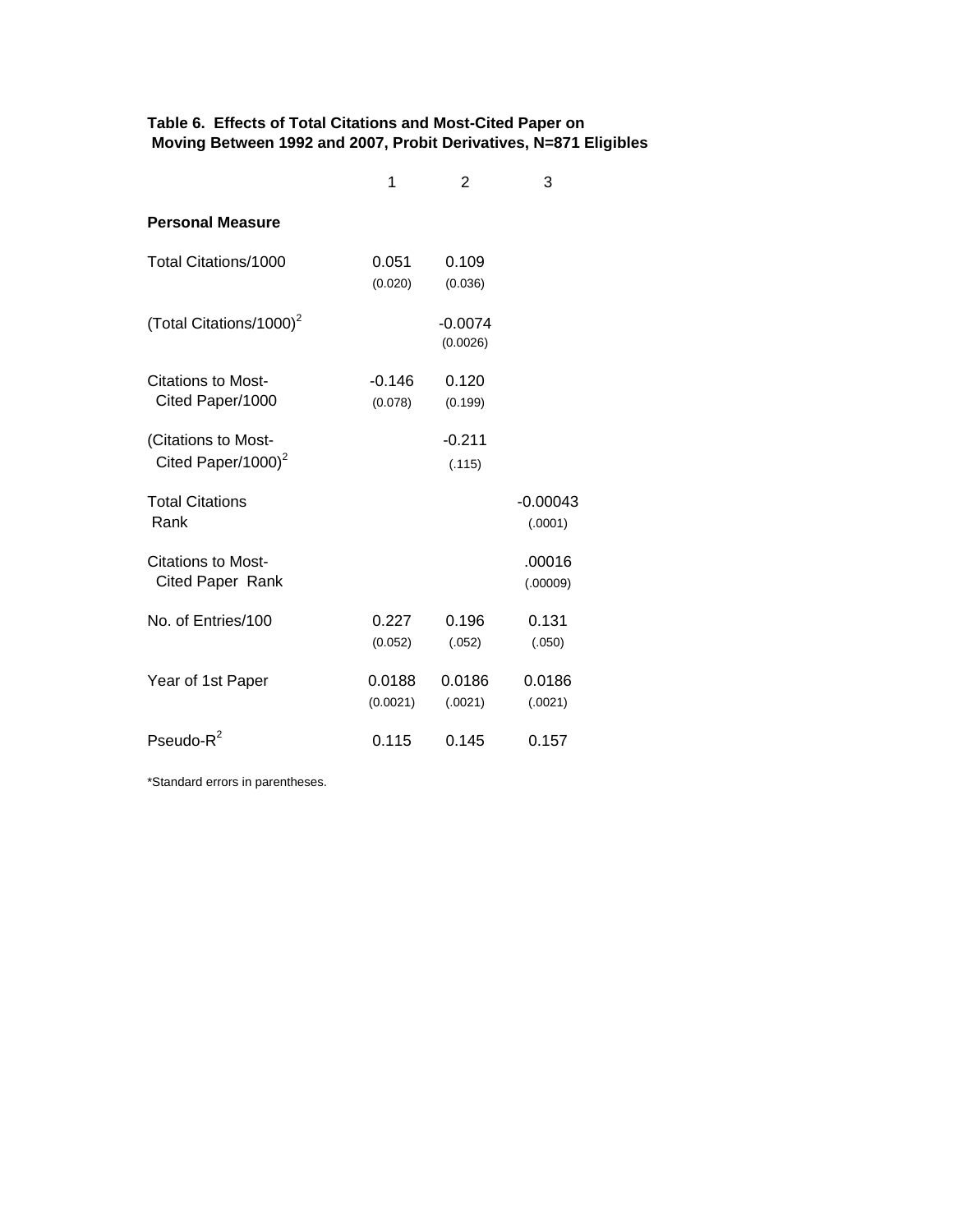## **Table 7—1993 Rating Matched to "New Hires"**

- Weaker results; but both matter
- No effect of *quantity—except at the upper quartile*
- Here and Table 4—year of 1<sup>st</sup> paper—what have you done for me later?!